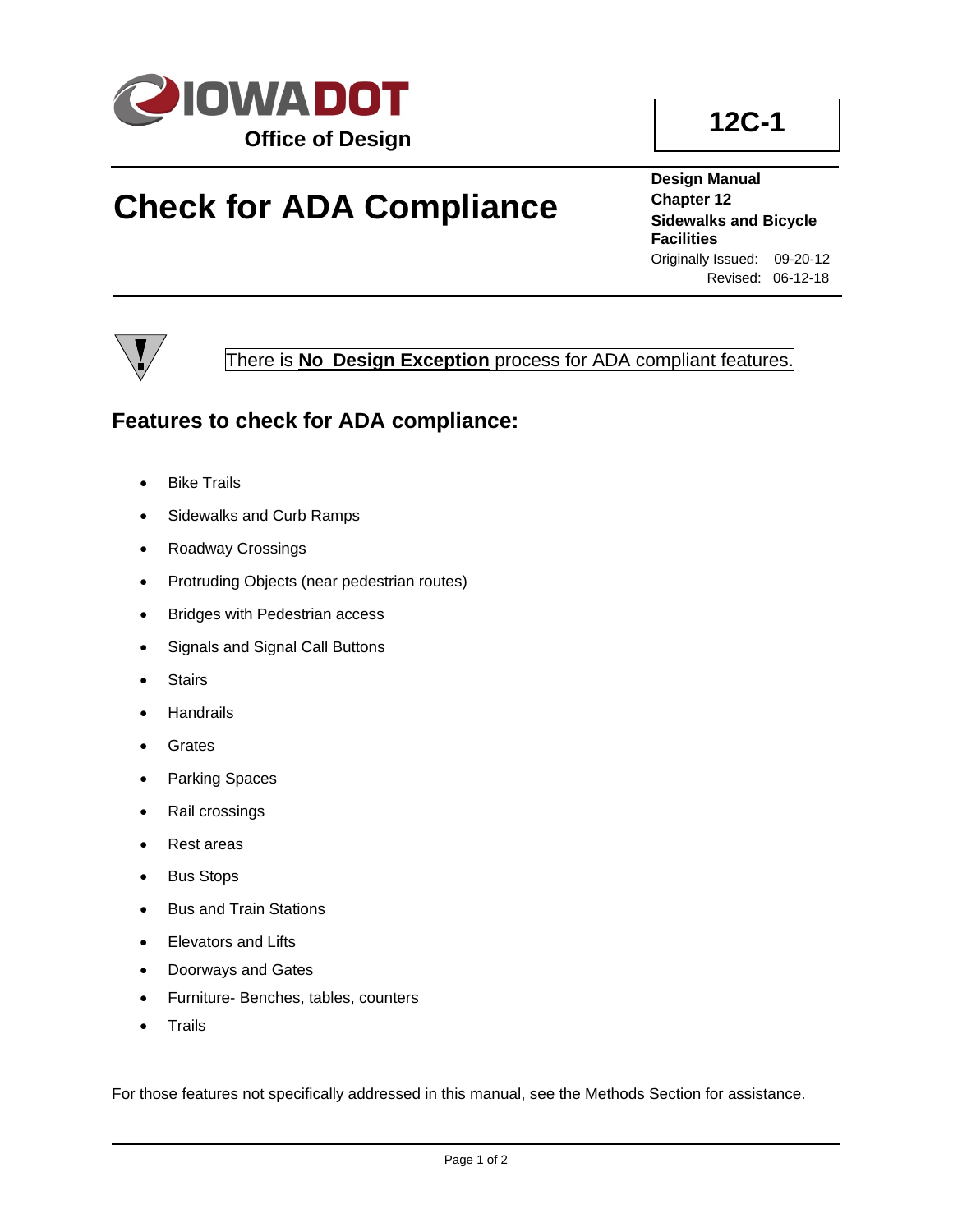During construction, all of the above features must also be compliant.

While it is not the responsibility of designers to make ADA upgrades outside the project limits, it is recommended to correct adjacent ADA problems whenever a street, road, or highway is constructed or altered. Doing so will prevent potential problems, improve accessibility, and eliminate the need to make upgrades later.